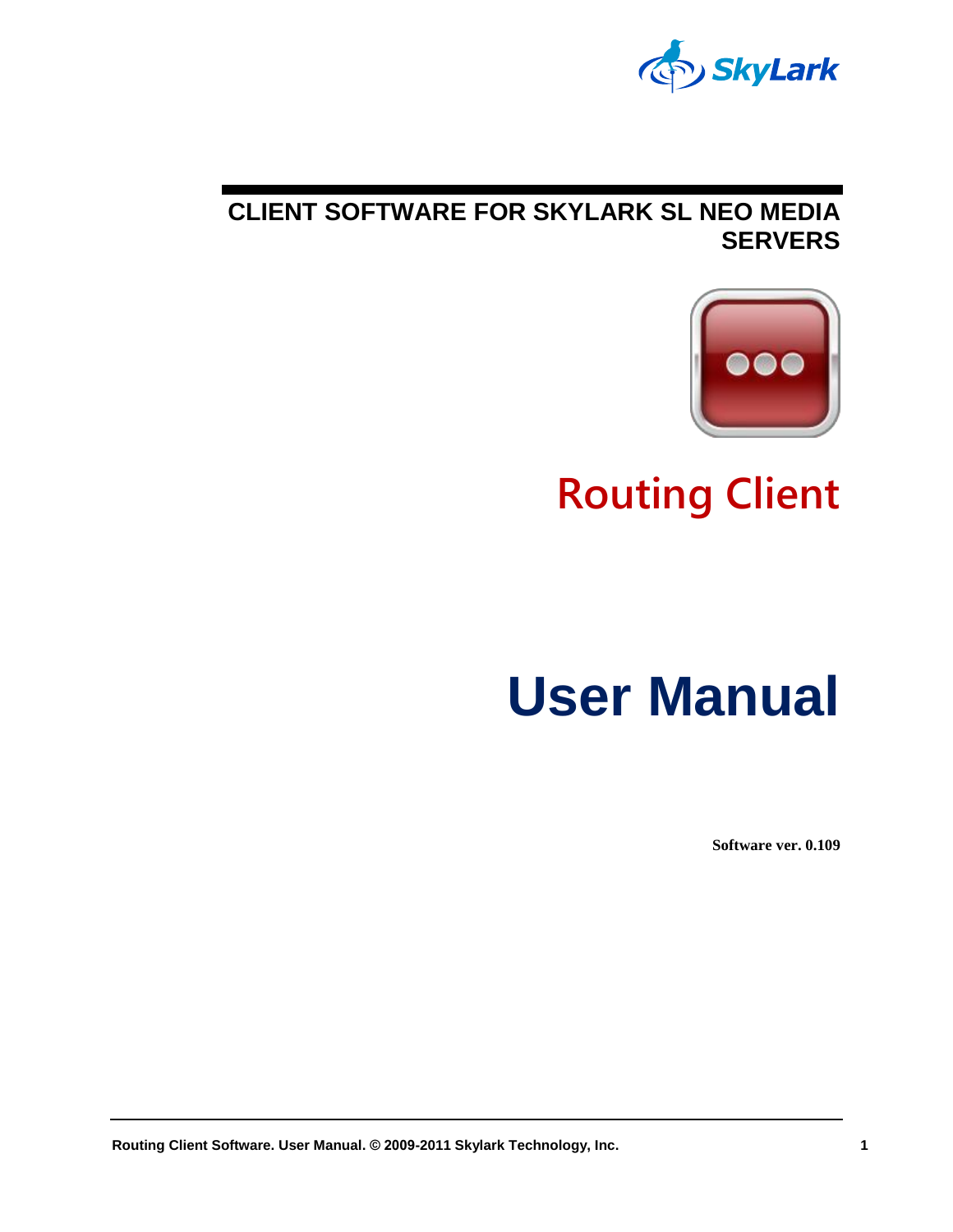

### <span id="page-1-0"></span>**Copyright**

#### **© 2009-2011 SKYLARK TECHNOLOGY, INC.**

**The content of this document may not be reproduced in any form without the written consent of SkyLark Technology, Inc. Full or partial copying or dissemination of copyrighted SkyLark SL NEO media server software made by SkyLark Technology, Inc., is prohibited. This restriction applies to both the full set of SL NEO products' server and client software as a whole and to its component modules and files.**

#### <span id="page-1-1"></span>**About the Company**

SkyLark Technology, Inc. is a Canadian developer and supplier of IT solutions for television companies, cable and satellite operators, content providers, and local broadcasters. SkyLark Technology offers its clients various options for production and broadcast IT systems in different price ranges, from economy- to premium-class.

SkyLark SL NEO is a line of modern multi-functional media servers and processors for television broadcasting and production. SkyLark Technology's solutions allow planned growth in the level of IT technology use in production and broadcasting. The modular architecture of the hardware and software facilitate the creation of many unique solutions. The SL NEO line of media servers and processors comes in over 500 configurations.

Company Address

#### **Skylark Technology Inc.**

105, Harrison Garden Blvd., Suite #1601, M2N0C3, Toronto, ON, Canada

Phone: +1-888-666-0131, Fax: +1-888-666-0232

web: www.skylark.tv, e-mail[: info@skylark.tv](mailto:info@skylark.tv)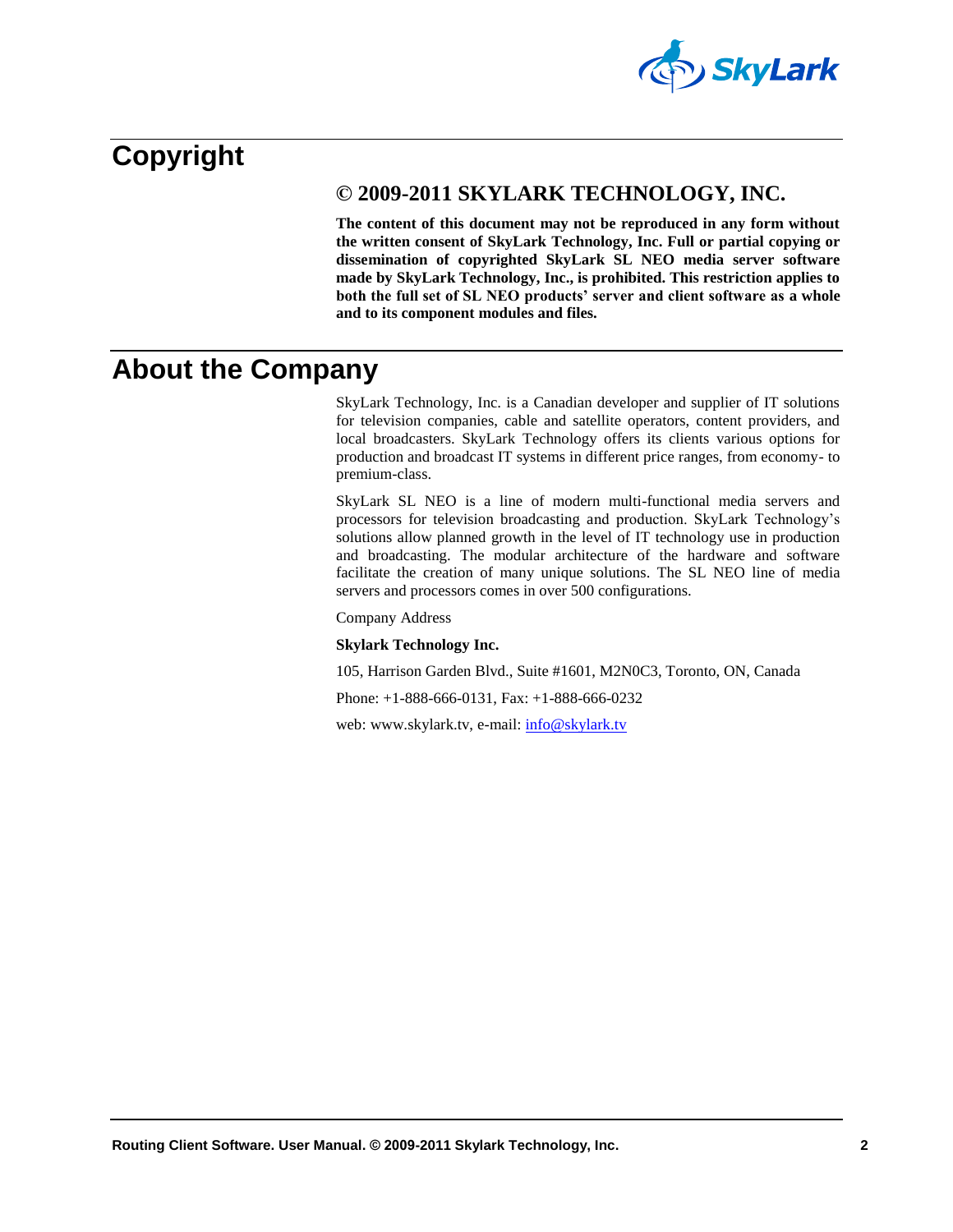

### <span id="page-2-0"></span>**Contents**

| <b>Contents</b>                   | 3 |  |  |
|-----------------------------------|---|--|--|
| <b>Introduction</b>               | 4 |  |  |
|                                   |   |  |  |
|                                   |   |  |  |
| <b>Routing Client GUI</b>         | 6 |  |  |
|                                   |   |  |  |
| <b>Configuring Routing Client</b> | 9 |  |  |
| <b>Installing Client Software</b> |   |  |  |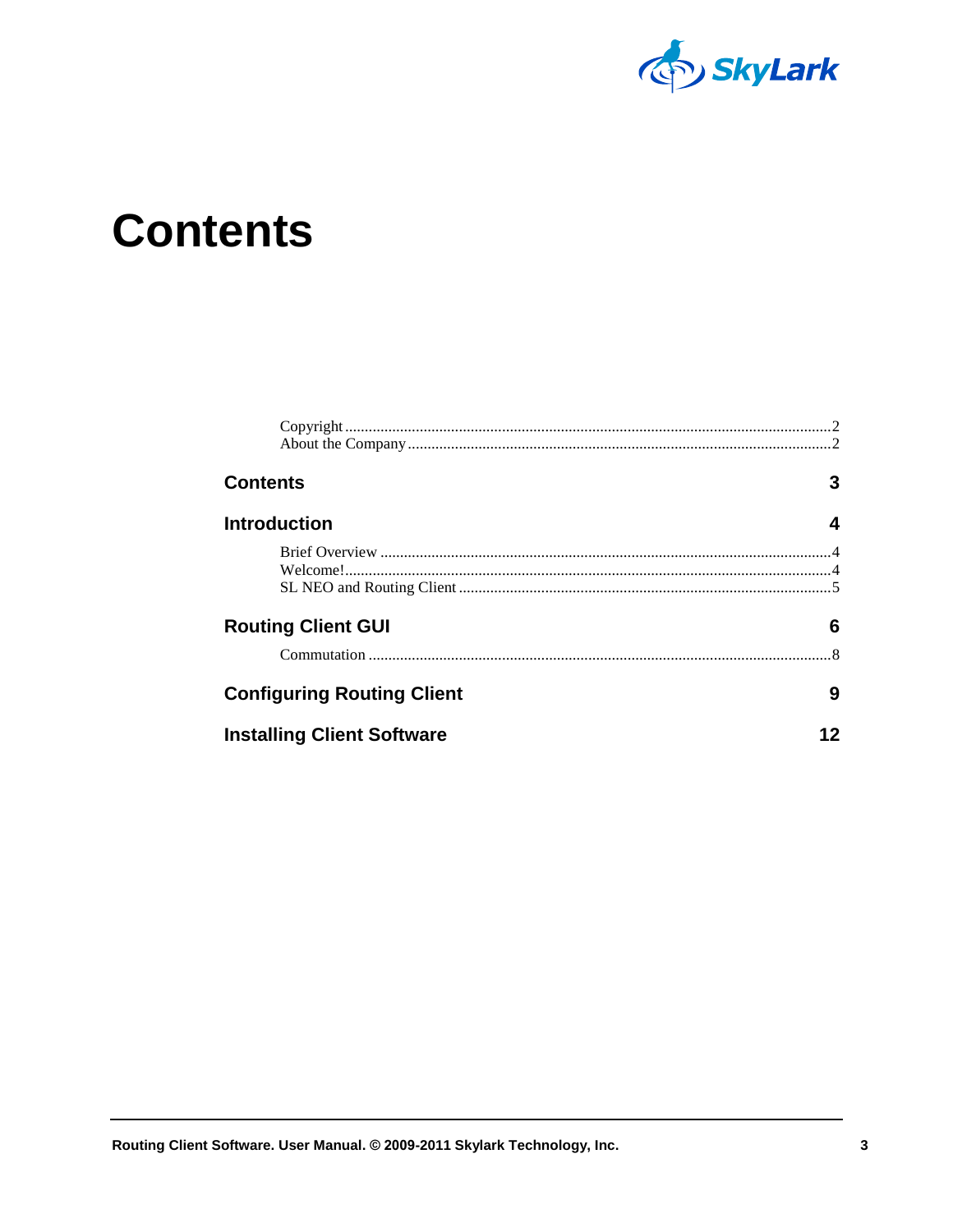

### <span id="page-3-0"></span>**Introduction**

### <span id="page-3-1"></span>**Brief Overview**

**This manual contains a description of the user interface and software functions, as well as a description of the installation procedures for Routing Client client software, for SL NEO 1000/2000/3000/4000/5000/6000 series media servers.**



#### <span id="page-3-2"></span>**Welcome!**

**SL NEO** is a family of modern multi-functional media servers for television broadcasting and production.

The number and types of recording and playback channels and the function selection are determined by the server's series and model. SL NEO servers are highly reliable and permit the simultaneous recording and playback of material in accordance with the rec/playlists, the formation of many layers of graphics and subtitles and connect their playback to full-screen events, and the management of computational equipment and VTR devices during recording and playback.

The main field of application for **SL NEO** servers is television broadcasting and production.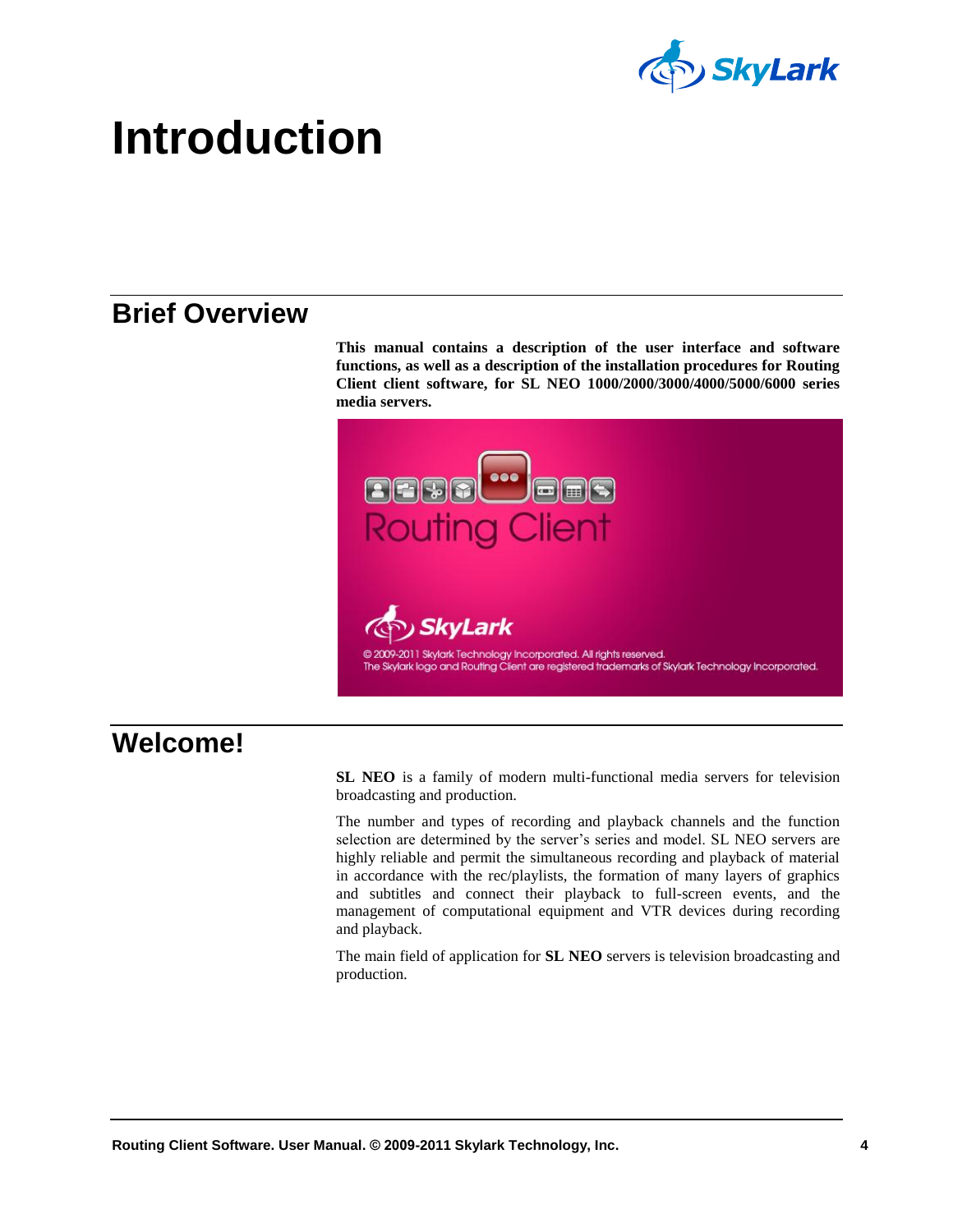

### <span id="page-4-0"></span>**SL NEO and Routing Client**



**Device Server** **Routing Client** - is a client application designed to allow remote manual control of matrix switches for video and audio signals of any dimension, as well as routing control interfaces.

**Routing Client** has an intuitive graphic interface and allows the user to effect routing at his/her work station, monitor the condition of routing fields, and maintain routing layers in files and load them in the future.

The application is universal and can be used to work with various 1000-6000 series SL NEO servers.

**Routing Client does not control equipment directly; all operations are carried out through a SL NEO Device Server module that must be configured correctly (see the description of the SL NEO server).**

**SL NEO Device Server** – is a server program module for the management of devices: it directly controls equipment (matrix switches, external graphics overlay devices, and video recorders) through hardware interfaces.

The control system's operating principles are illustrated in the figure below:



**Minimum client PC system requirements to run Routing Client: Pentium IV 3 GHz, 512 Mb RAM, Ethernet 100/1000Tx network interface, 100 Mb on the system disk, Windows 7 or XP OS.**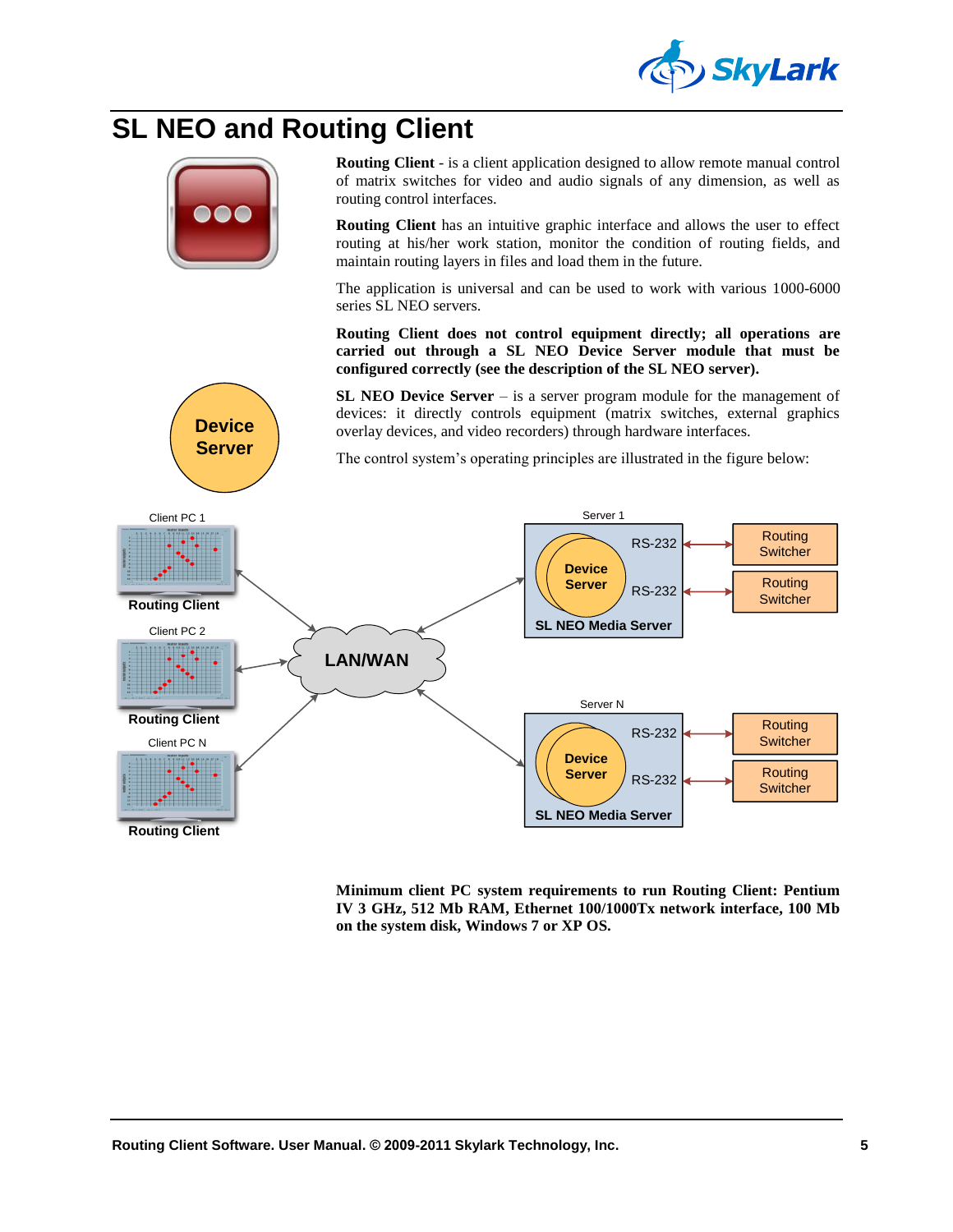

## <span id="page-5-0"></span>**Routing Client GUI**



The Routing Client application's graphic interface has an appearance typical to programs of this type, showing routing field layers.

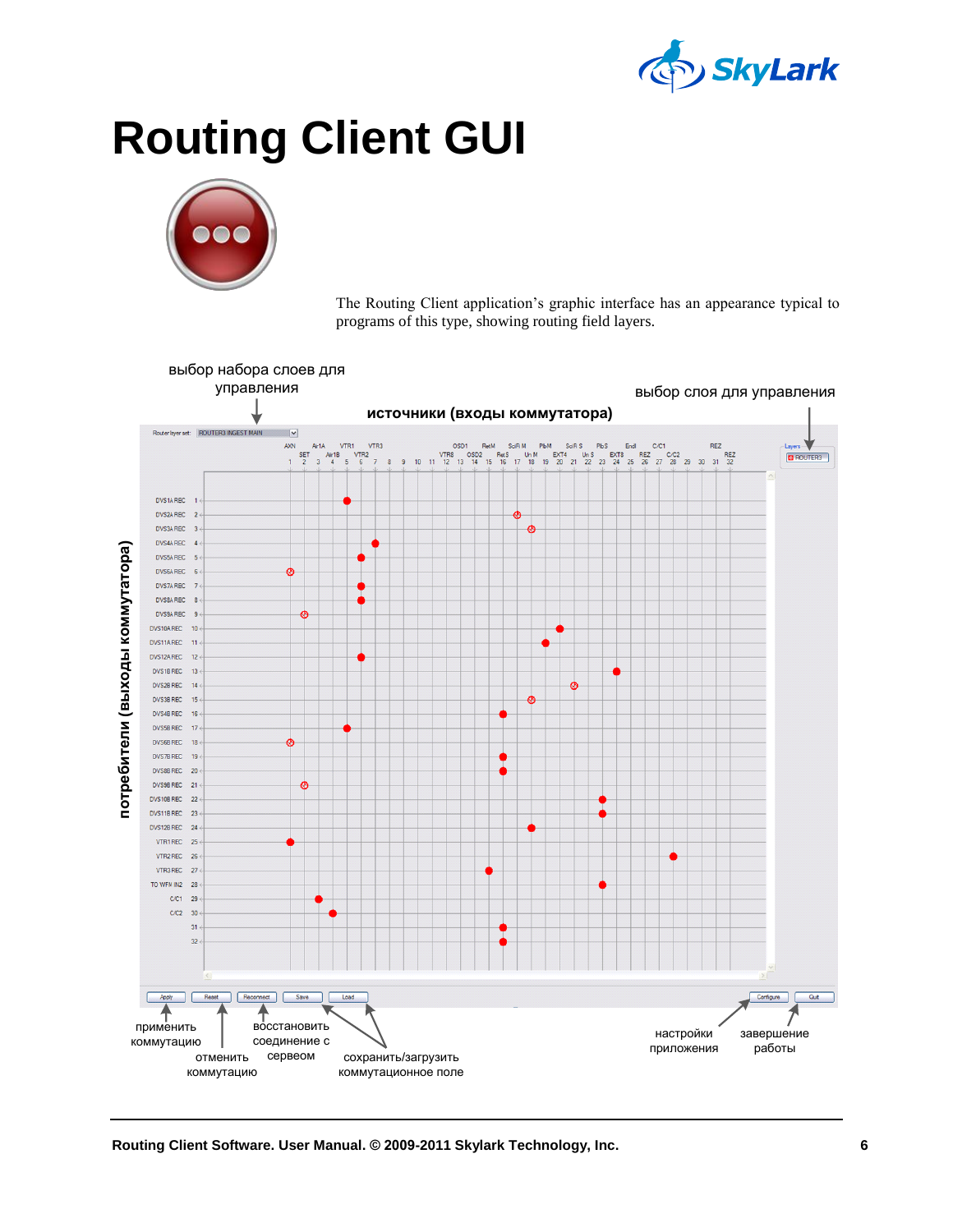

The routing field is a table (grid) in which signal sources (inputs) are placed in the columns and the matrix switch outputs are placed in the rows. The numbers and names of the inputs and outputs are indicated. The current switch for a given input to a given output is represented by a dot marker (see figure).

The routing field shown may be multi-layered; that is, it may include two or more switches. The switch point (marker) for each switch is shown as a part of a dot.



This figure shows the **Routing Client** interface with two routing layers. The first layer (red) may show the condition of the video signal switch, and the second layer may indicate the condition of the audio signal switch.

The synchronous layer control function is also quite convenient in cases in which, in addition to the signal sources, recorders are present in the system which require control interface routing and routing of both audio/video systems and **VTR** control signals must take place.



In the mode in which several layers are shown, all switches may be controlled simultaneously or individually. To activate layer control, there is a Layers field in the upper right-hand corner of the applications interface which contains buttons corresponding to each configured routing layer. Click on a button to activate control of the corresponding layer.

The following function buttons may be found at the bottom of the **Routing Client** application interface:

**Apply** - accepts the selected switch,

**Reset -** rejects the selected switch,

**Reconnect** - reconnects to the SL NEO Device Server device control server module,

**Save** - saves the current routing field to a file,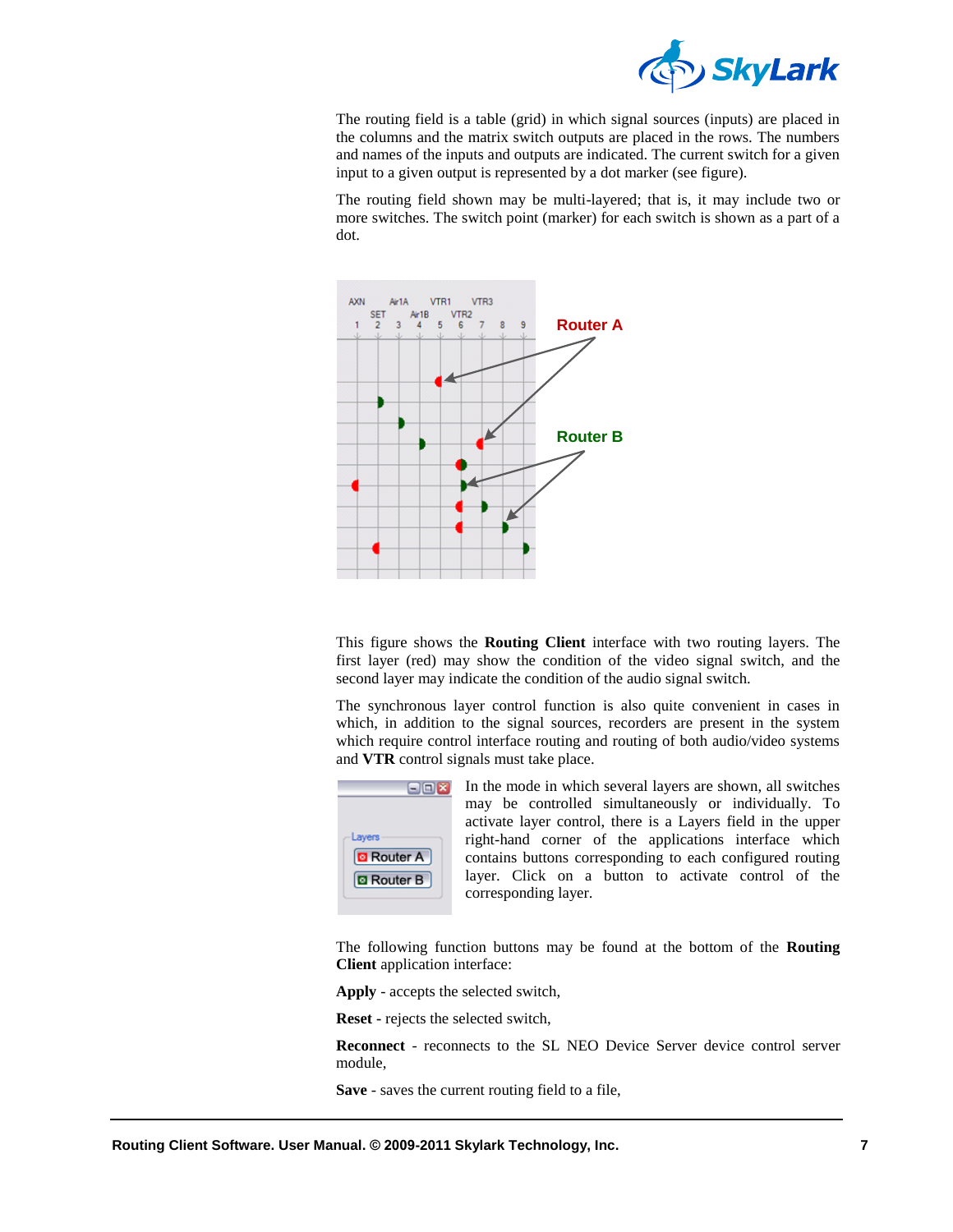

**Load** - loads the routing field from the file,

**Configure** - Configure sets the parameters for the Routing Client application

**Quit** - shuts down the **Routing Client** application.

### <span id="page-7-0"></span>**Commutation**



To effect a switch, bring the mouse cursor (cross) to the routing field at the intersection of the two lines corresponding to the selected switch input and output, and left-click once. In the center of the grid that sets the new routing point, a dot (open circle) will appear. To accept the chosen switch, click the **Apply** button at the bottom of the interface.

To reject the new switch and keep the routing field unchanged, click on the **Reset** button.

**If for some reason the program's main window becomes inactive (for example, due to the loss of the connection with the SL NEO Device Server control server), click the Reconnect button after restoring the connection.**

To save the parameters of the current routing field to a file, click the **Save** button and set the file name and location in the dialog box that opens.

To load the parameters of a routing field from a previously saved file, click the **Load** button and select the file in the dialog box that appears.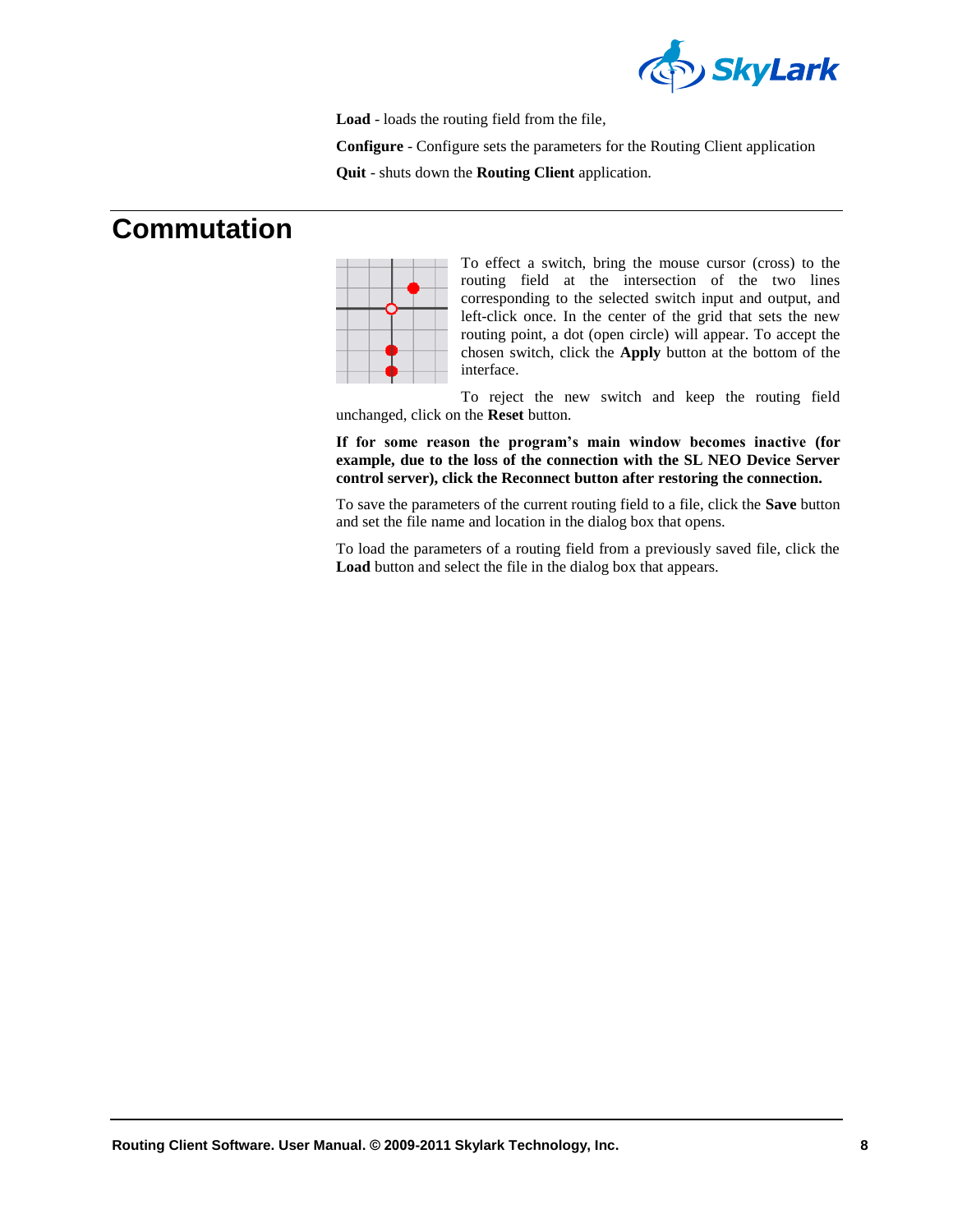

## <span id="page-8-0"></span>**Configuring Routing Client**



It is necessary to configure **Routing Client** in order to connect it to active server modules of one or several **SL NEO** servers operating on the general network.

Configuration must be done every time **Routing Client** is installed on a new client station or when changing **SL NEO** server configurations.

**Configuration must be carried out by qualified specialists with the proper authorization who are familiar with the system's structure and operational principles.**

To gain access to the **Routing Client** configuration menu, click on the **Configure** button in the main program window. You can create and edit layers of routing fields in the dialog window that opens.

| rtclient<br>28                                                                                                                                                             |
|----------------------------------------------------------------------------------------------------------------------------------------------------------------------------|
| ROUTER1 AIR MAIN<br>Current level set:<br>Delete<br>Rename<br>New<br>v                                                                                                     |
| Server<br>Color<br>Host<br>Port<br>Description<br>Dimm<br>Name<br>New<br>192.168.1.51 4848<br>vmatrix1 ROUTER1<br>32x32<br>Modify<br><b>Delete</b><br>Move Up<br>Move Down |
| 4642<br>Service locator host:<br>port:                                                                                                                                     |
| Small<br>Field cell size:<br>v                                                                                                                                             |
| Save to file<br>Load from file<br>0k<br>Cancel                                                                                                                             |

#### **Procedure for Creating Routing Layers:**



1. Form a new routing layer set by clicking on the **New** button in the upper section of the configuration window opposite the **Current Level Set** field.

Enter a free-form name for the **new layer** set in the dialog window that opens.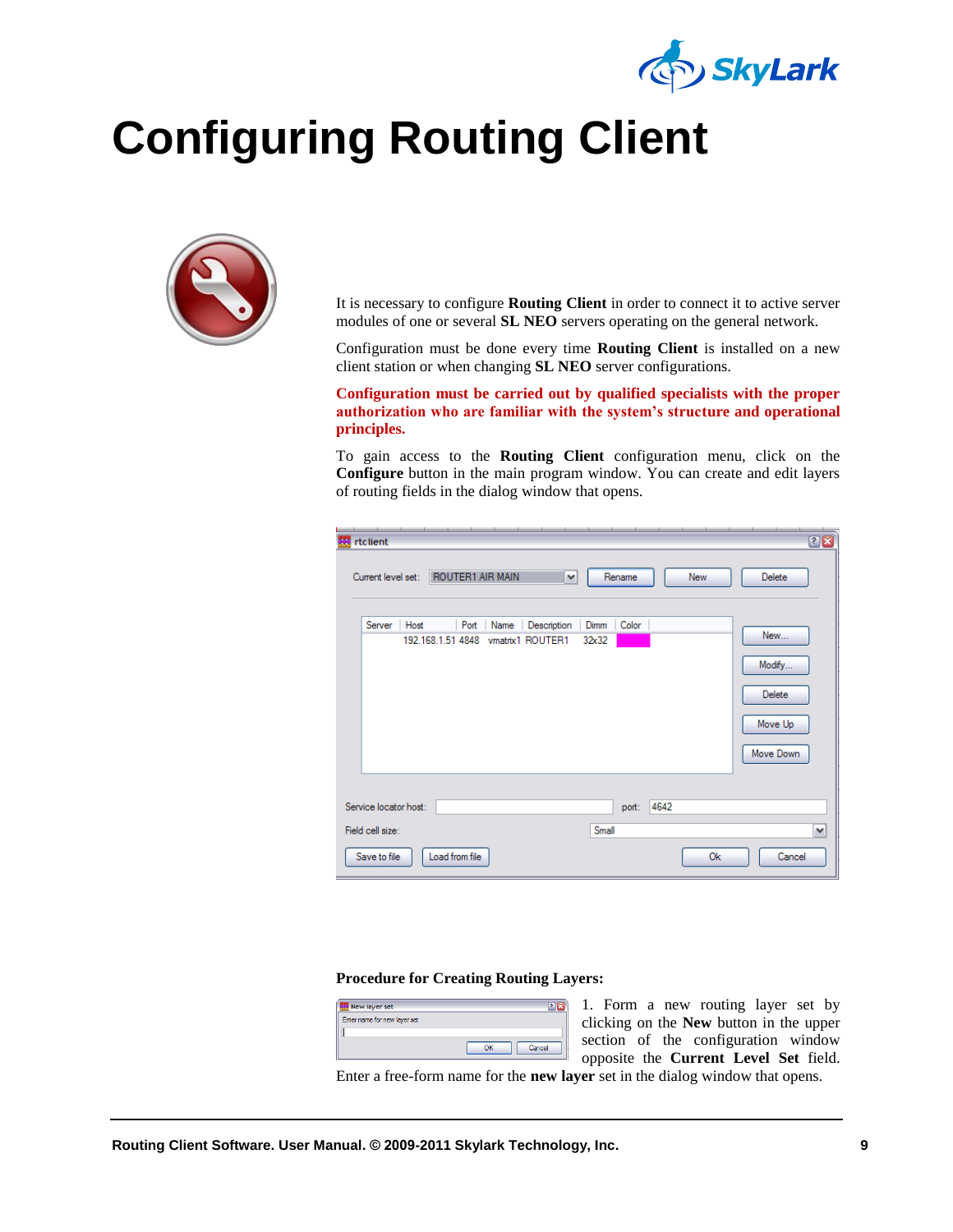

2. In the configuration window, create a layer for the set that was just created by clicking on the **New** button to the right of the table,

| <b>Red</b> rtclient |               |                     | 7      |
|---------------------|---------------|---------------------|--------|
|                     | Server: Other | $\vee$ Description: |        |
| Host:               |               | Port:               |        |
| Name:               |               | $\vee$ Color:       |        |
| Inputs: $ 0$        |               | Outputs:            | 10     |
|                     | Input Names   | Out Names           |        |
|                     |               | 0k                  | Cancel |

3. In the dialog window that opens, enter the settings and parameters for the new layer:

In the **Description** field, enter any name for the layer/router: for example, Router A,

In the **Host** field, enter the IP address of the managing server on which **SL NEO Device Server** is activated and which is managing the router,

In the **Port** field, enter the number of the IP port attached to the **SL NEO Device Server** (this is set up in the managing

server and is port 4842 by default),

In the **Name** field, enter the name of the server (set up in the managing server's settings),

In the **Color** field, choose the color for the token for this layer,

In the **Inputs** and **Outputs** fields, set the number of inputs and outputs for the router, after which a list of the inputs and outputs will appear,

| <b>We</b> rtclient                                       |                                                                                                                                  |                                               |                                                                                                    |                                                                                                                                | <b>PIX</b> |
|----------------------------------------------------------|----------------------------------------------------------------------------------------------------------------------------------|-----------------------------------------------|----------------------------------------------------------------------------------------------------|--------------------------------------------------------------------------------------------------------------------------------|------------|
| Host:<br>Name:                                           | Server: Other<br>192.168.1.51<br>vmatrix1                                                                                        | Description: ROUTER1<br>$\checkmark$<br>Port: |                                                                                                    | 4848                                                                                                                           |            |
| Inputs: 32                                               |                                                                                                                                  | $\vee$ Color:<br>₾ Outputs:                   |                                                                                                    | 32                                                                                                                             | Θ          |
| Input<br>1<br>2<br>3<br>4<br>5<br>6<br>7<br>8<br>9<br>10 | <b>Names</b><br>DVS <sub>1</sub> A<br>DVS <sub>2A</sub><br>DVS3A<br>DVS4A<br>DVS5A<br>DVS6A<br>DVS7A<br>DVS8A<br>DVS9A<br>DVS10A | ^<br>≣                                        | Out<br>☑<br>1<br>⊽<br>2<br>⊽<br>3<br>☑<br>Δ<br>⊽<br>5<br>▽<br>Б<br>☑<br>7<br>⊽<br>8<br>⊽<br>9<br>☑ | <b>Names</b><br>PGM1A<br>PGM <sub>2</sub> A<br>PGM3A<br>PGM4A<br>PGM5A<br>PGM6A<br>PGM7A<br>PGM8A<br>PGM9A<br><b>10 PGM10A</b> | ≣          |
|                                                          |                                                                                                                                  |                                               | Ok                                                                                                 | Cancel                                                                                                                         |            |

In the **Names** column of the lists of inputs and outputs, the user can enter the names of the inputs and outputs and, if necessary, remove the check marks from the boxes of those outputs for which routing is to be blocked, and click **OK**.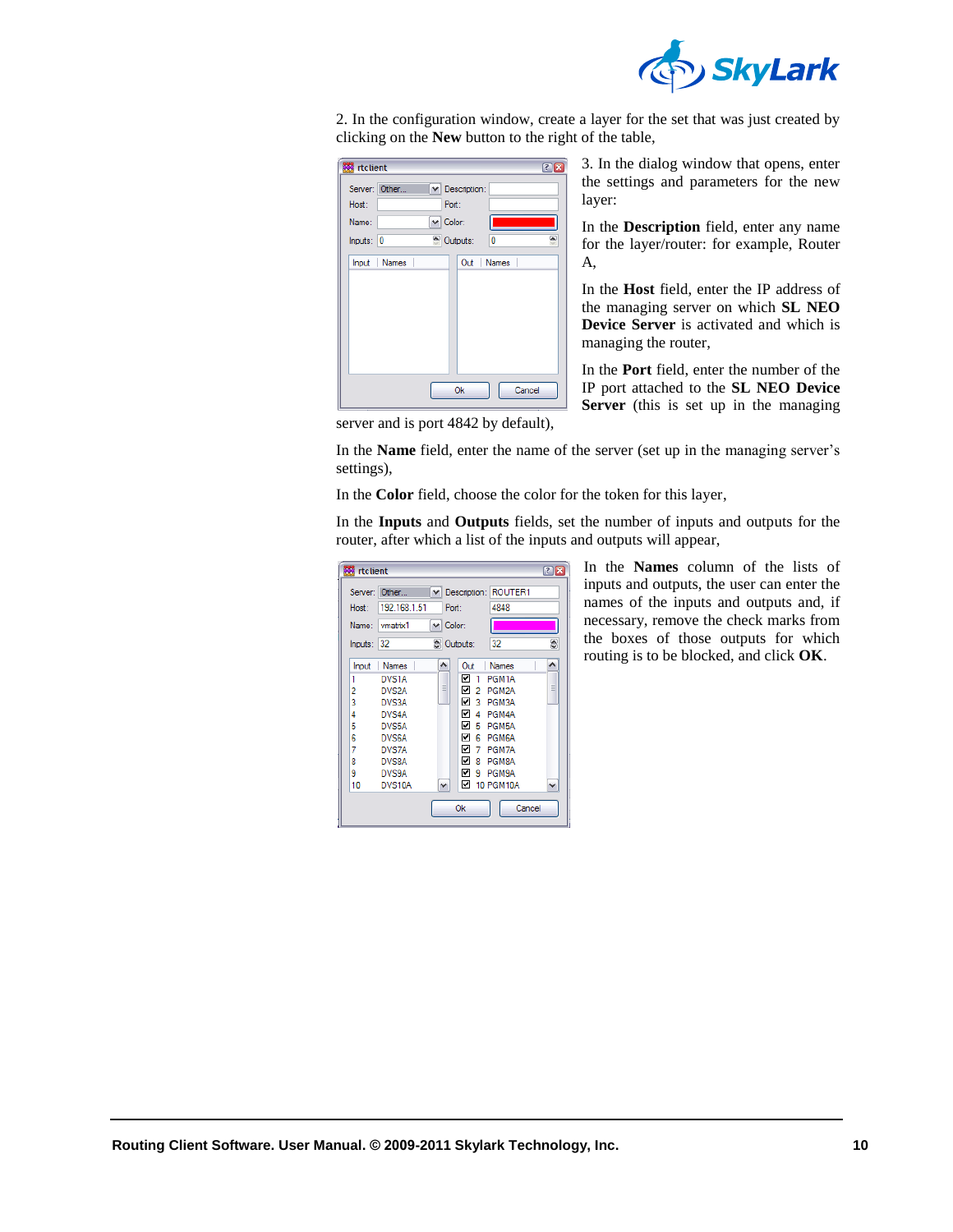

| rtclient                                  |      |                           |      |                                 |               |        |      |            | 28                                                     |
|-------------------------------------------|------|---------------------------|------|---------------------------------|---------------|--------|------|------------|--------------------------------------------------------|
| Current level set:                        |      | ROUTER1 AIR MAIN          |      | ×                               |               | Rename |      | <b>New</b> | <b>Delete</b>                                          |
| Server                                    | Host | Port<br>192.168.1.51 4848 | Name | Description<br>vmatrix1 ROUTER1 | Dimm<br>32x32 | Color  |      |            | New<br>Modify<br><b>Delete</b><br>Move Up<br>Move Down |
| Service locator host:<br>Field cell size: |      |                           |      |                                 | Small         | port:  | 4642 |            | v                                                      |
| Save to file                              |      | Load from file            |      |                                 |               |        |      | 0k         | Cancel                                                 |

In the settings window, the layer being set up will appear in the list of layers. After the **OK** button is clicked, it will be accessible for operation in the main window of the **Routing Client** application.

To rename or delete layers that were set up earlier, click the **Rename** or **Delete** buttons respectively.

To change the settings of a layer, choose it in the list and click the **Modify** button; to delete a layer, click **Delete**.

The **Move Up** and **Move Down** buttons allow you to change the order in which the layers are shown in the list.

In addition, in the configuration dialog box, the size of the routing field grid can be set (the **Field Cell Size** drop-down list); also, the configuration of all layers can be saved to a file (the **Save to File** button), or a configuration from a saved file can be loaded (the **Load from File** button).